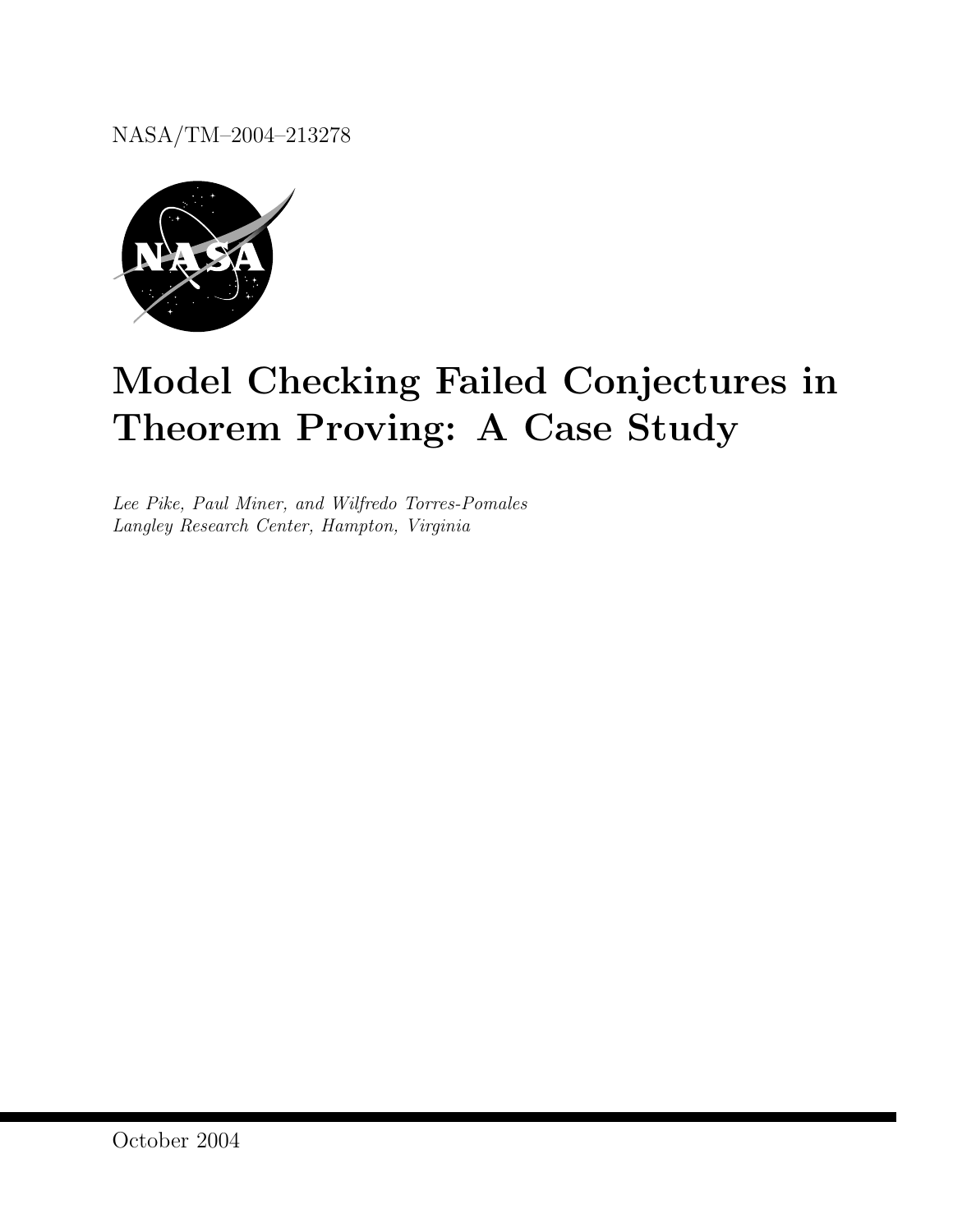Since its founding, NASA has been dedicated to the advancement of aeronautics and space science. The NASA Scientific and Technical Information (STI) Program Office plays a key part in helping NASA maintain this important role.

The NASA STI Program Office is operated by Langley Research Center, the lead center for NASA's scientific and technical information. The NASA STI Program Office provides access to the NASA STI Database, the largest collection of aeronautical and space science STI in the world. The Program Office is also NASA's institutional mechanism for disseminating the results of its research and development activities. These results are published by NASA in the NASA STI Report Series, which includes the following report types:

- TECHNICAL PUBLICATION. Reports of completed research or a major significant phase of research that present the results of NASA programs and include extensive data or theoretical analysis. Includes compilations of significant scientific and technical data and information deemed to be of continuing reference value. NASA counterpart of peer-reviewed formal professional papers, but having less stringent limitations on manuscript length and extent of graphic presentations.
- TECHNICAL MEMORANDUM. Scientific and technical findings that are preliminary or of specialized interest, e.g., quick release reports, working papers, and bibliographies that contain minimal annotation. Does not contain extensive analysis.
- CONTRACTOR REPORT. Scientific and technical findings by NASA-sponsored contractors and grantees.
- CONFERENCE PUBLICATION. Collected papers from scientific and technical conferences, symposia, seminars, or other meetings sponsored or co-sponsored by NASA.
- SPECIAL PUBLICATION. Scientific, technical, or historical information from NASA programs, projects, and missions, often concerned with subjects having substantial public interest.
- TECHNICAL TRANSLATION. Englishlanguage translations of foreign scientific and technical material pertinent to NASA's mission.

Specialized services that complement the STI Program Office's diverse offerings include creating custom thesauri, building customized databases, organizing and publishing research results . . . even providing videos.

For more information about the NASA STI Program Office, see the following:

- Access the NASA STI Program Home Page at http://www.sti.nasa.gov
- E-mail your question via the Internet to help@sti.nasa.gov
- Fax your question to the NASA STI Help Desk at (301) 621–0134
- Phone the NASA STI Help Desk at  $(301)$ 621–0390
- Write to: NASA STI Help Desk NASA Center for AeroSpace Information 7121 Standard Drive Hanover, MD 21076–1320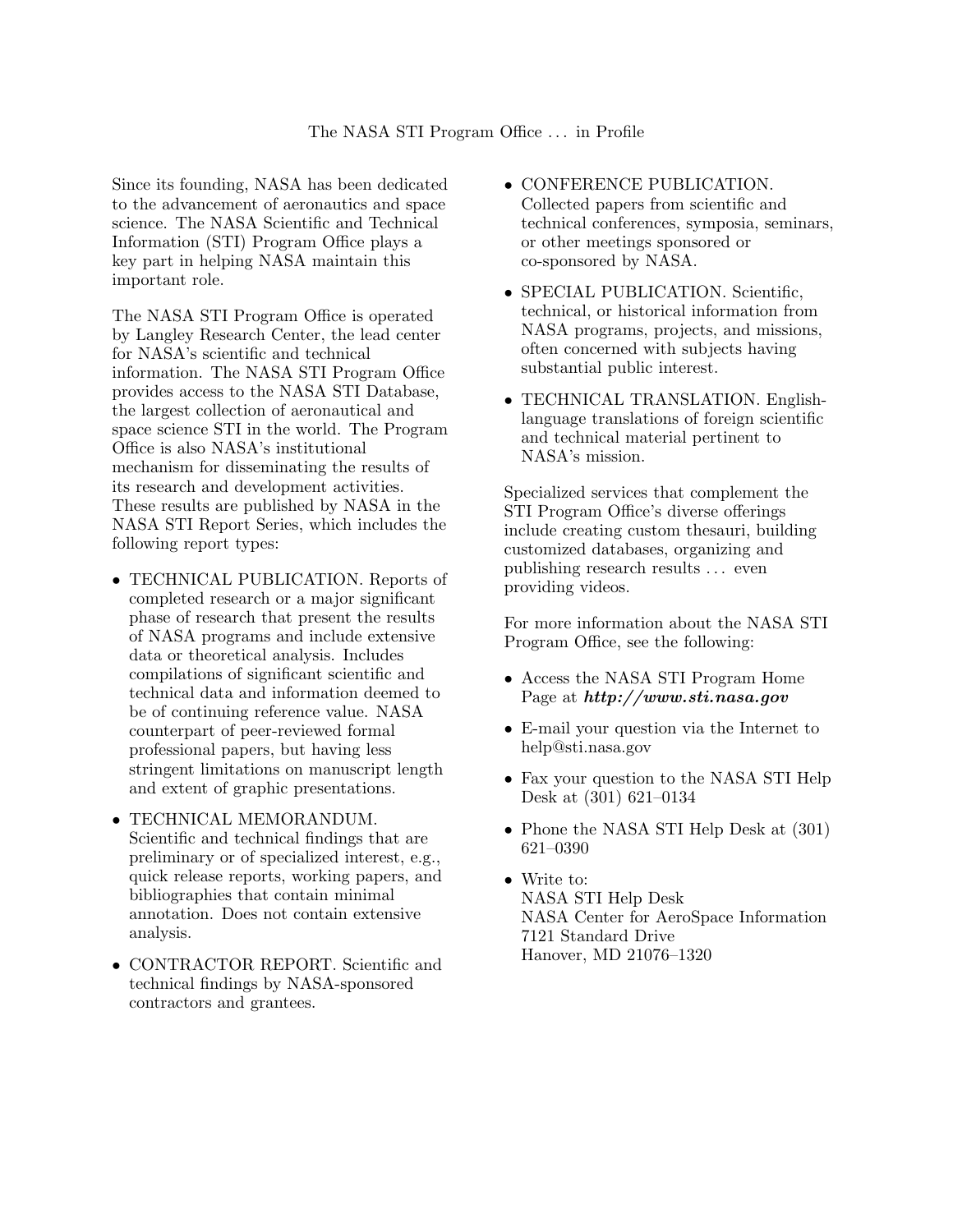NASA/TM–2004–213278



# Model Checking Failed Conjectures in Theorem Proving: A Case Study

Lee Pike, Paul Miner, and Wilfredo Torres-Pomales Langley Research Center, Hampton, Virginia

National Aeronautics and Space Administration

Langley Research Center Hampton, Virginia 23681–2199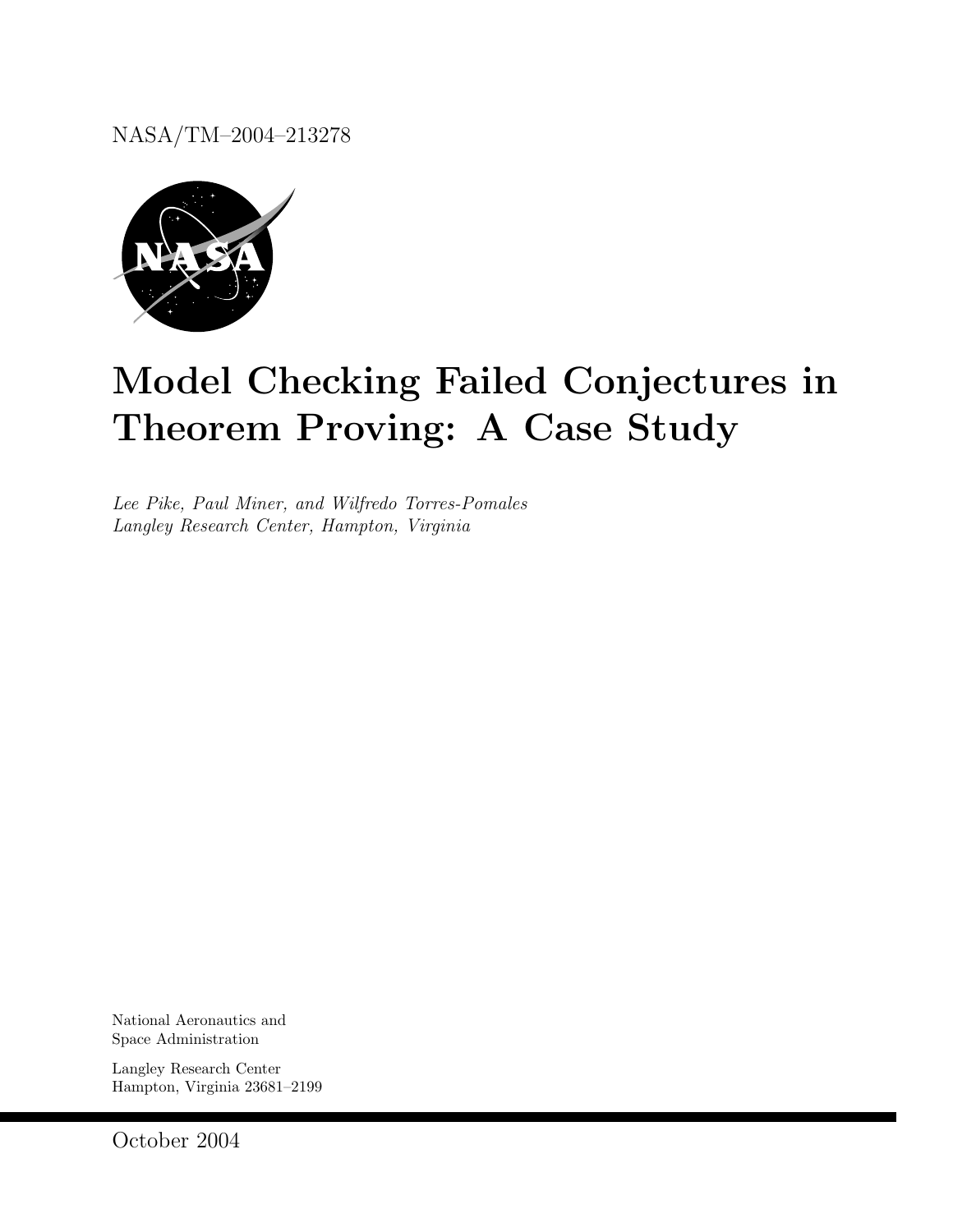# Acknowledgments

This research was supported, in part, by Research Cooperative Agreement No. NCC-1-02043 awarded to the National Institute of Aerospace while the first author was a visitor. Additional support came from NASA's Vehicle Systems Program. The PVS and SAL tools used were developed by SRI International. We used PVS theories developed by members of the NASA Langley Formal Methods Group and the National Institute of Aerospace; in particular, we thank Alfons Geser, Jeffrey Maddalon for their theory development. As noted, the SAL model was adopted from work by Rushby [1].

The use of trademarks or names of manufacturers in this report is for accurate reporting and does not constitute an offical endorsement, either expressed or implied, of such products or manufacturers by the National Aeronautics and Space Administration.

Available from:

7121 Standard Drive 5285 Port Royal Road Hanover, MD 21076–1320 Springfield, VA 22161–2171 (301) 621–0390 (703) 605–6000

NASA Center for AeroSpace Information (CASI) National Technical Information Service (NTIS)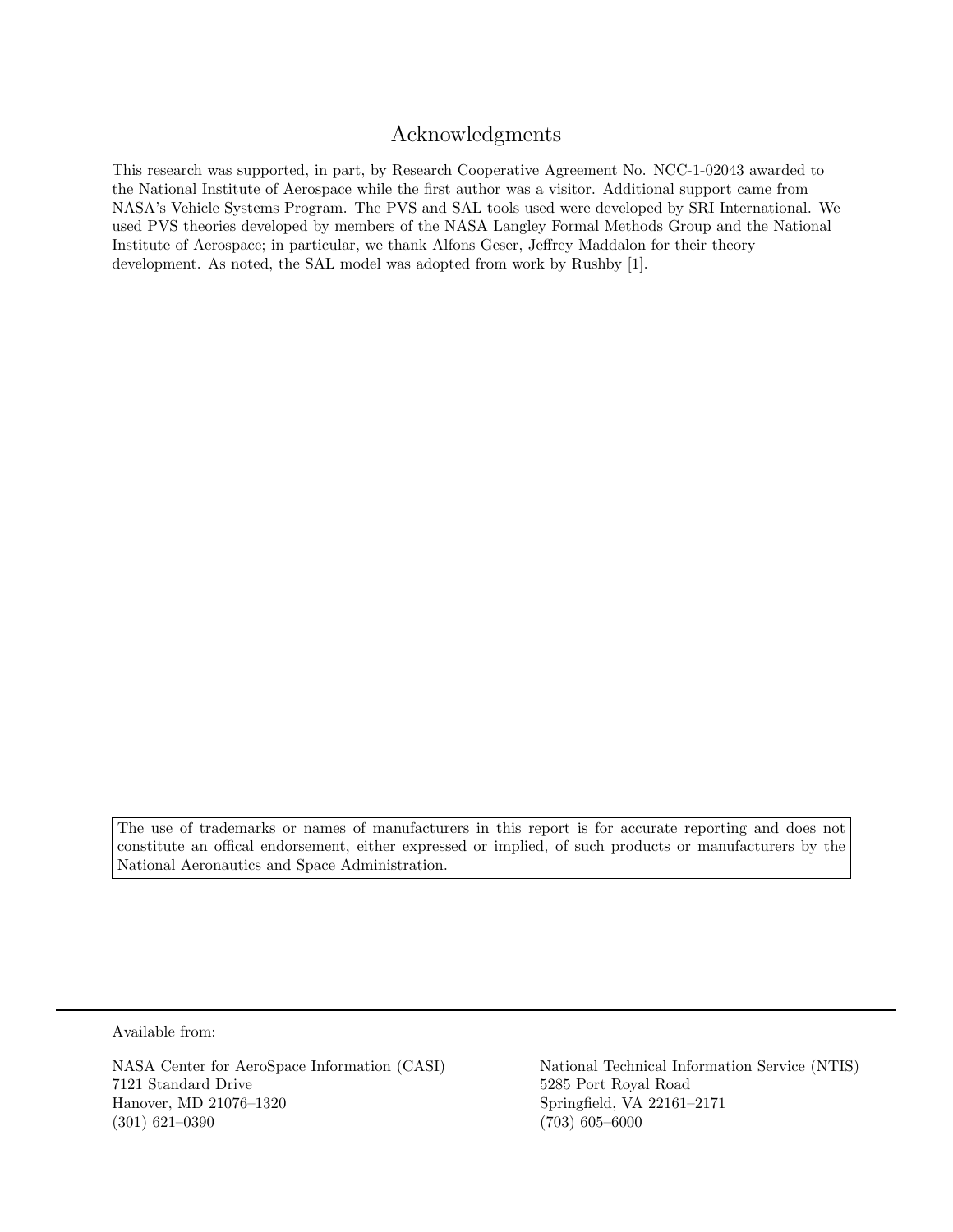# Abstract

Interactive mechanical theorem proving can provide high assurance of correct design, but it can also be a slow iterative process. Much time is spent determining why a proof of a conjecture is not forthcoming. In some cases, the conjecture is false and in others, the attempted proof is insufficient. In this case study, we use the SAL family of model checkers to generate a concrete counterexample to an unproven conjecture specified in the mechanical theorem prover, PVS. The focus of our case study is the ROBUS Interactive Consistency Protocol. We combine the use of a mechanical theorem prover and a model checker to expose a subtle flaw in the protocol that occurs under a particular scenario of faults and processor states. Uncovering the flaw allows us to mend the protocol and complete its general verification in PVS.

## 1 Introduction

Although rarely discussed, interactive mechanical theorem proving is inherently an iterative process. A specification and a set of requirements are modeled in a theorem prover, and then conjectures that the specification satisfies the requirements are posited. Many times, one is unable to prove a conjecture. Provided the theorem prover is sound (and the conjecture is not true but unprovable—a possibility in mathematics), there are two reasons for this. First, the conjecture may be true, but the user lacks the resources or insight to prove it. Second, the conjecture may not hold; i.e., the specification fails to satisfy the stated requirement. It can be difficult to determine which of these is the case.

When mathematicians cannot complete a proof of a conjecture, they begin to seek a counterexample to it. Mechanical theorem proving can exacerbate this difficult task [2]. This is due in part to the nature of the objects specified in these systems. Proofs of correctness for algorithms and protocols often involve nested case-analysis. A proof obligation that cannot be completed is often deep within the proof, where intuition about the system behavior—and what would constitute a counterexample—wanes. This is also due to the nature of mechanical theorem proving. The proof steps issued in such a system are finegrained. Formal specifications often make explicit detail that is suppressed in informal models. The detail and formality of the specification and proof can make the discovery of a counterexample more difficult.

This paper describes a case study to exploit model checking to facilitate interactive mechanical theorem proving. We describe the formal verification of a distributed faulttolerant protocol in the mechanical theorem prover PVS [3]. A conjecture about the protocol is partially verified by case-analysis, leaving a single unproven case. The case involves a complex set of fault statuses and system invariants. To determine whether this case in fact gives rise to a counterexample to the conjecture, we modeled the single proof obligation in the recently-developed Symbolic Analysis Laboratory (SAL) [4], a tool that includes the symbolic and bounded model checkers used in this study. A counterexample is generated in SAL, suggesting a fix to the protocol. A proof of correctness for the new protocol is then carried through in PVS.

The protocol investigated is an interactive consistency protocol for use in the Reliable Optical Bus (ROBUS), a state-of-the-art ultra-reliable communications bus under development at the NASA Langley Research Center and the National Institute of Aerospace. It is being developed as part of the Scalable Processor-Independent Design for Electromagnetic-Resilience (SPIDER) architectures [5, 6]. SPIDER is a family of ultra-reliable architectures built upon the ROBUS. Currently, ROBUS implementations include both FPGA-based and software-based prototypes. More sophisticated prototypes are under development.

The counterexample was initially discovered by one of the authors by "engineering in-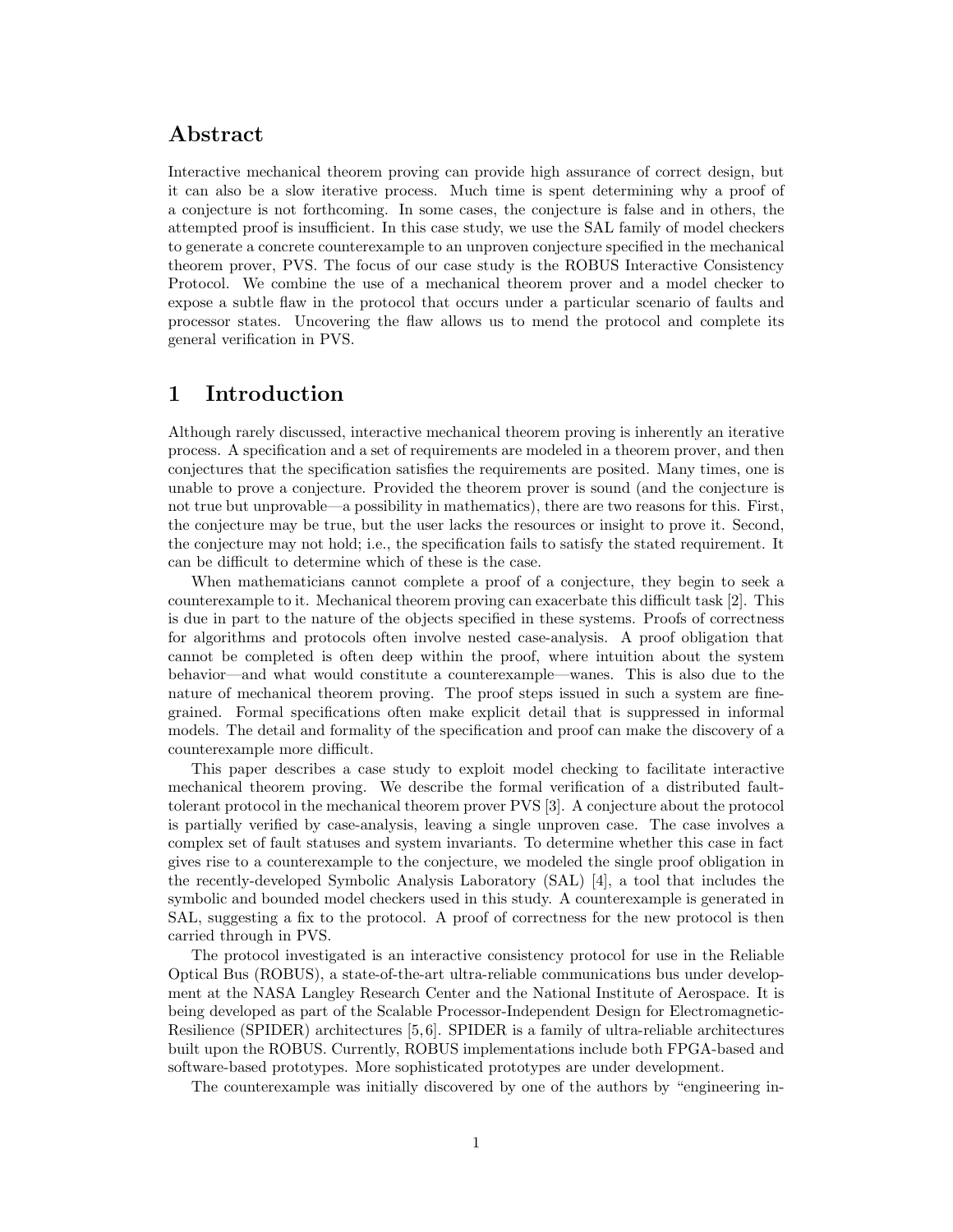sight." We believed the subtlety of the counterexample provided a good basis for this case study. The counterexample is of particular interest to practitioners of formal methods: we present a "second-order bug" in a fault-tolerant distributed protocol. The bug's existence depends on two Byzantine faults [7,8] to simultaneously occur in the system. The system is designed to tolerate such a fault scenario. However, the subtlety of the scenario likely means it would likely escape detection during fault-injection testing [9]. Safety-critical systems oftentimes must have a failure rate no higher than  $10^{-9}$  to  $10^{-12}$  per hour of operation [10–12]. A design error that escapes testing could adversely affect a system's reliability. We believe that if our engineer had not discovered the bug, we would have discovered it via the formal methods being used in the development process for SPIDER.

The bug arises from the interaction between the system's fault assumptions and the local diagnoses made by nodes in the system. Local diagnoses are used in a fault-tolerant system to increase reliability and to maintain *group membership*, a group of mutually-trusted non-faulty nodes [13]. In a sense, the bug is due to the interplay of system operation (i.e., executing the protocol) and system survival (i.e., maintaining group membership). These concerns apply to variety of fault-tolerant embedded systems [10].

Contributions We make the following contributions in this case study. First, we describe how to enhance the efficiency of interactive mechanical theorem proving by using model checking to extract counterexamples from incomplete proof obligations. Second, we describe an interesting design error arising from the complex relationship between local diagnostic information and faults in the system. This sort of error has the potential to arise in other protocols that make use of continuous diagnostic data, and its subtlety suggests the importance of formal methods for design assurance.

Organization We describe the ROBUS Interactive Consistency Protocol as well as the architecture on which it is intended to execute, in Sect. 2. In Sect. 3, we describe the kinds and number of faults under which the ROBUS IC Protocol should correctly execute. Section 4 states the correctness requirements for the protocol as well as the state invariants that must hold for the ROBUS IC Protocol to satisfy them. In Sect. 5, we informally describe the counterexample, discuss its origins, and provide a "fix" for it. In Sect. 6 we describe the conjecture attempted in PVS and then our generation of a counterexample using SAL. Related work and concluding remarks are in Sect. 7.

## 2 The ROBUS IC Protocol

After describing the architecture of the ROBUS, on which the ROBUS IC Protocol is designed to execute, we describe the behavior of the protocol itself.

Architecture The architecture of the ROBUS is a fully-connected bipartite graph of two sets of nodes, Bus Interface Units (BIUs) and Redundancy Management Units (RMUs). BIUs provide the interface between the bus and hosts running applications that communicate over the bus. The RMUs provide fault-tolerance redundancy. The architecture for the special case of three BIUs and three RMUs is shown in Fig. 1. There must be a minimum of one BIU and one RMU in the architecture.

Diagnostic Data Understanding the protocol behavior requires a preliminary understanding of the diagnostic data collected by nodes. The protocol has a greater chance of succeeding if good nodes ignore faulty ones. Consequently, nodes maintain diagnoses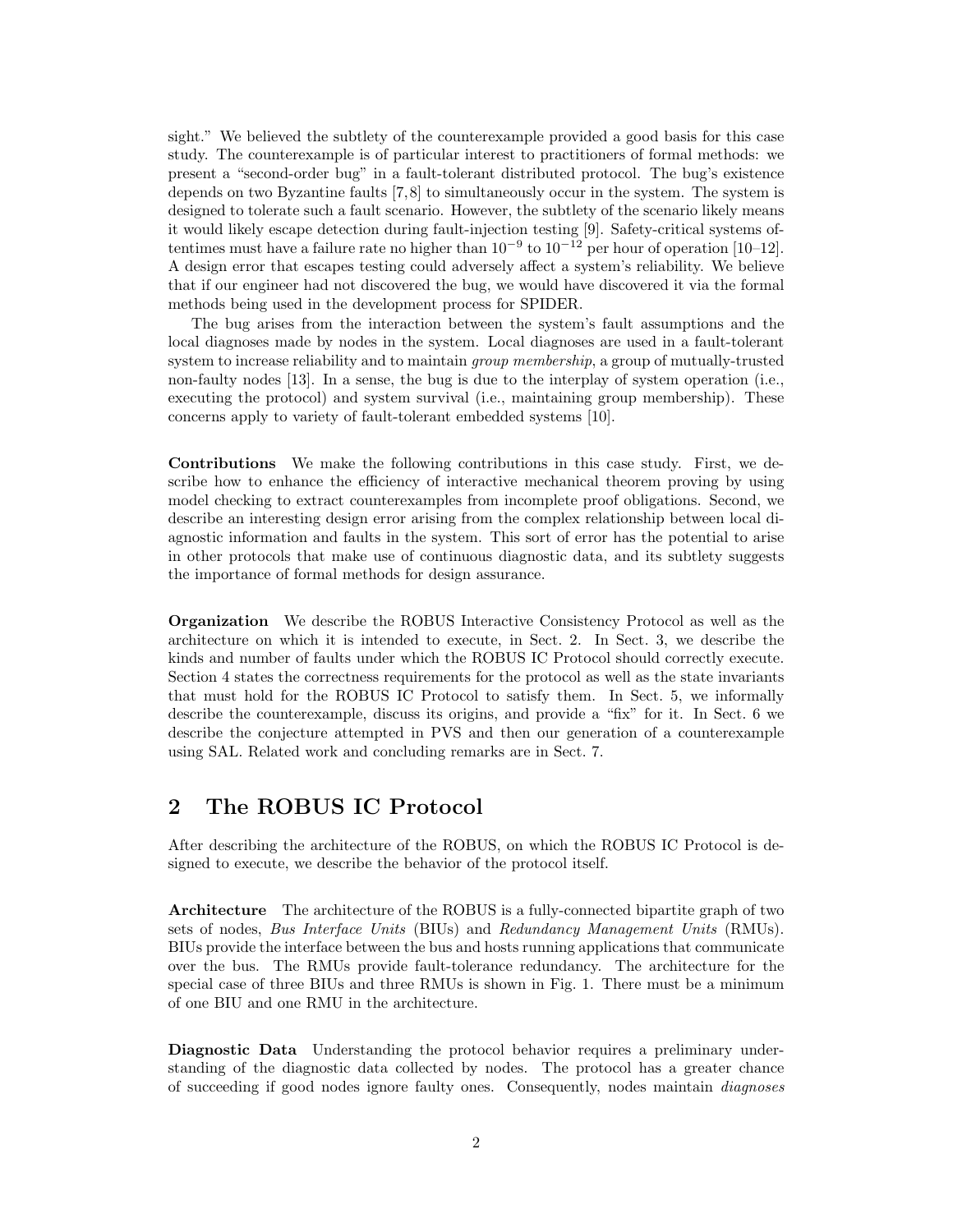

Figure 1. The ROBUS Architecture

against other nodes. These diagnoses result from mechanisms to monitor the messages received during protocol execution. Diagnostic data is accumulated over multiple protocol executions.

Each node maintains a diagnostic function assigning each node (including itself) to one of the following three classifications: trusted, accused, and declared. We call the node being labeled the *defendant*. Every (non-faulty) node assigns every other node to exactly one class. If a node labels a defendant as trusted, then the node has insufficient evidence that the defendant is faulty. If it labels a defendant as accused, then it has local evidence that the defendant is faulty, but does not know whether other good nodes have similar evidence. Once a defendant is declared, all good nodes know that they share the declaration.

Periodically, the RMUs and BIUs execute a Distributed Diagnosis Protocol in which the nodes submit the diagnoses accumulated thus far [13]. If enough good nodes have accused a defendant, then the defendant is declared. The Distributed Diagnosis Protocol ensures that all good nodes agree on which nodes have been declared.

#### 2.1 Protocol Description

Distinguish one BIU as the General. The ROBUS IC Protocol is a synchronous protocol designed to reliably transmit the General's message despite faults in the system (the formal requirements are provided in Sect. 4). In the following, a benign message is one that all nonfaulty nodes can detect came from a faulty node (see Sect. 3). The ROBUS IC Protocol is as follows:

- 1. The General, G, broadcasts its message, v, to all RMUs.
- 2. For each RMU, if it receives a benign message from G, then it broadcasts the special message source error to all BIUs. Otherwise it relays the message it received.
- 3. For each BIU  $b$ , if  $b$  has declared  $G$ , then  $b$  outputs the special message *source error*. Otherwise, if  $i$  received a benign message from an RMU, then that RMU is accused. b performs a majority vote over the values received from those RMUs it trusts. If no majority exists, *source error* is outputted; otherwise, the majority value is outputted.

### 3 Faults

Fault Classifications Faults result from innumerable occurrences including physical damage, electromagnetic interference, and "slightly-out-of-spec" communication [7]. We collect these fault occurrences into *fault types* according to their effects in the system.

We adopt the *hybrid fault model* of Thambidurai and Park [14]. All non-faulty nodes are also said to be *good*. A node is called *benign*, or *manifest*, if it sends only *benign messages*.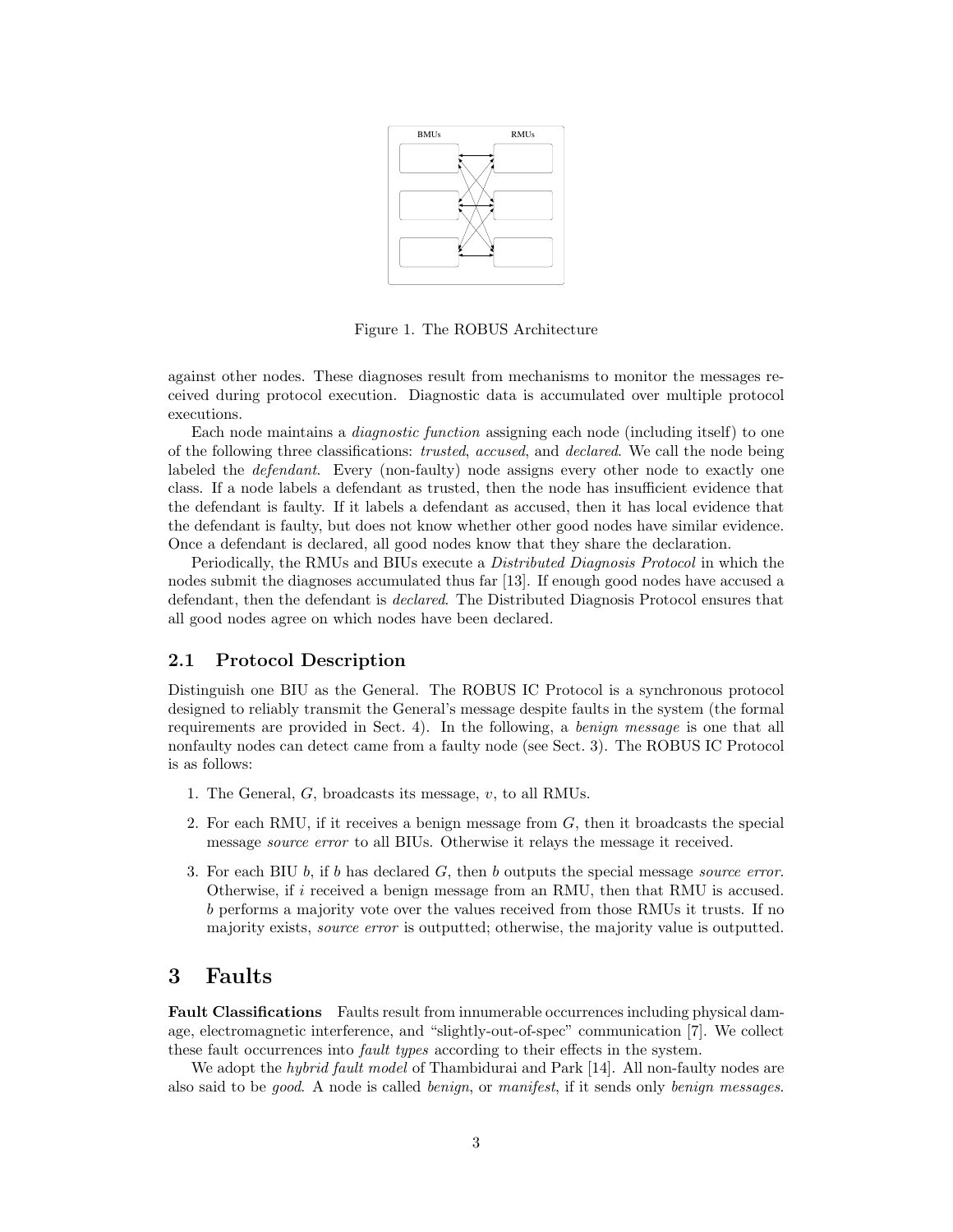Benign messages abstract various sorts of misbehavior. A message that is sufficiently garbled during transmission may be caught by an error-checking code and deemed benign. In synchronized systems with global communication schedules, they also abstract messages not sent (i.e., a message is expected by a receiver but is absent on a communication channel) at unscheduled times. A node is called *symmetric* if it sends every receiver the same message, but these messages may be incorrect. A node is called asymmetric, or Byzantine [15], if it arbitrarily sends different messages to different receivers.

The Fault Assumptions A fault-tolerant protocol is designed to tolerate a certain number of faults of each kind of fault type. For a protocol, this is specified by its maximum fault assumption (MFA). A proof of correctness of a protocol is of the form, "If the MFA holds, then the protocol satisfies property  $P$ ," where  $P$  is a correctness condition for the protocol. The probability that a MFA holds is determined by reliability analysis [16].

We call the MFA for the ROBUS IC Protocol the Interactive Consistency Dynamic Maximum Fault Assumption (IC DMFA). 'Dynamic' emphasizes that the fault assumption is parameterized by the local diagnoses of nodes, which change over time.

**Definition 1 (IC DMFA).** Let GB, SB, and AB denote the sets of BIUs that are good, symmetrically-faulty, and asymmetrically-faulty, respectively. Let  $GR$ ,  $SR$ , and  $AR$  represent the corresponding sets of RMUs, respectively. For good BIU b, let  $T_b$  denote the set of RMUs b trusts. This is b's trusted set. Define  $T_r$  similarly—it is the set of BIUs that RMU  $r$  trusts. The following formulas together make up the IC DMFA.  $G$  is the General. For all BIUs  $b$  and RMUs  $r$ ,

- 1.  $|GR \cap T_b| > |SR \cap T_b| + |AR \cap T_b|$ ;
- 2.  $G \in AB \cap \mathsf{T}_r$  implies  $|AR \cap \mathsf{T}_b| = 0$ .

The first clause ensures that a good BIU b contains strictly more good RMUs in  $T_b$  than it does symmetrically-faulty or asymmetrically-faulty RMUs. The second clause ensures that either no good RMU  $r$  trusts an asymmetrically-faulty General, or no good BIU  $b$  trusts an asymmetrically-faulty RMU.

## 4 The ROBUS IC Protocol Correctness

We begin by stating the requirements for the ROBUS IC Protocol. We then state invariants that must hold in a system executing the ROBUS IC Protocol in order for it to meet these requirements.

Requirements Two requirements must hold.

Definition 2 (Agreement). All good BIUs compute the same value.

**Definition 3 (Validity).** If the General is good and broadcasts message  $v$ , then the value computed by a good BIU is  $v$ .

Diagnostic Assumptions In addition to constraining the number of and kind of faults, the correctness of the ROBUS IC Protocol depends on the diagnostic mechanisms satisfying certain constraints. Let  $b_1$  and  $b_2$  be good BIUs, and let n be either a BIU or RMU of any fault classification.

**Definition 4 (Good Trusted).**  $b_1$  trusts n if n is good.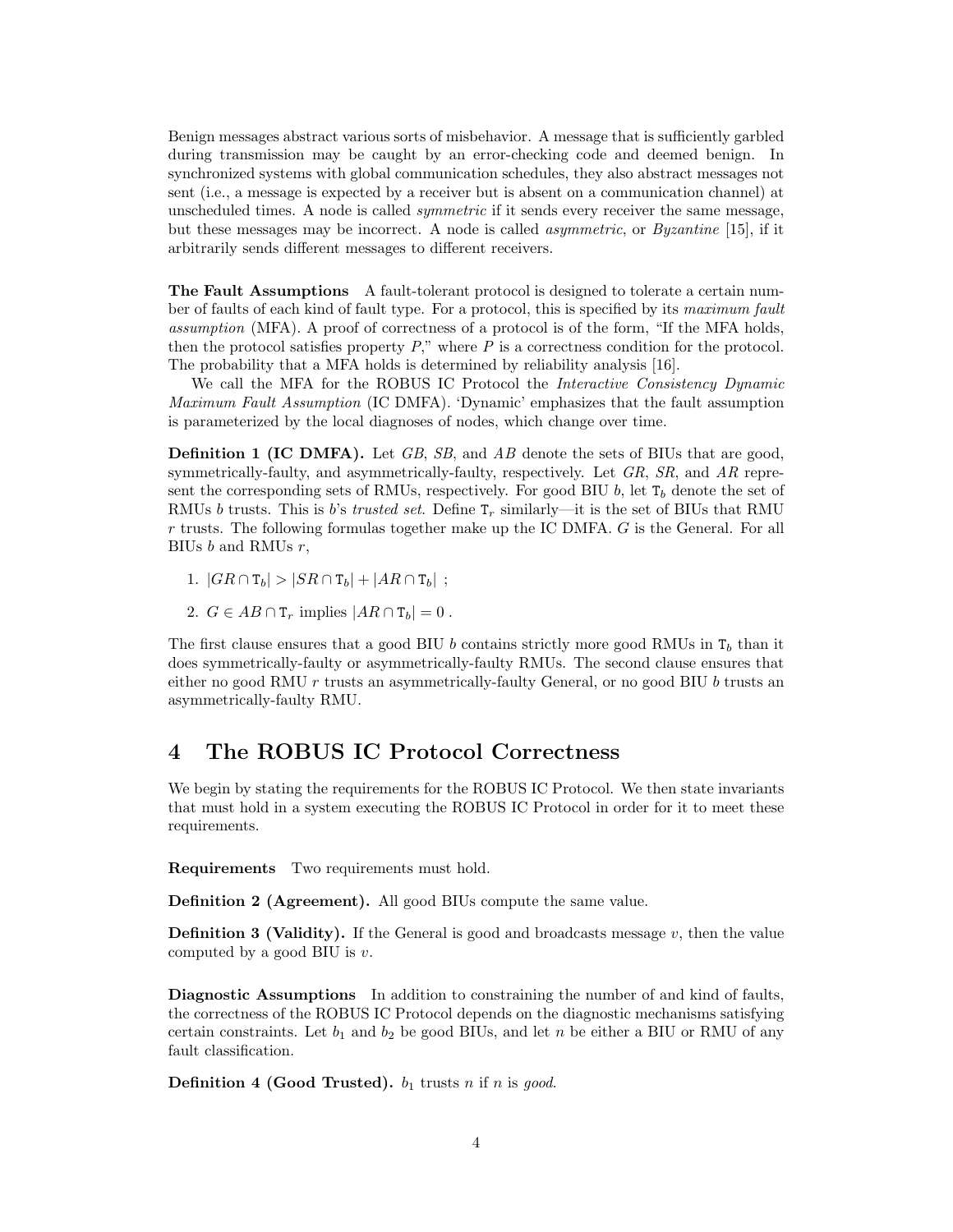

Figure 2. An Instance of the ROBUS IC Protocol Violating Agreement

**Definition 5 (Symmetric Agreement).** If n is not asymmetrically-faulty,  $b_1$  accuses n if and only if  $b_2$  accuses n.

**Definition 6 (Conviction Agreement).**  $b_1$  declares n if and only if  $b_2$  declares n.

These properties similarly hold for any two good RMUs with respect to a defendant n. Conviction Agreement also holds between good BIUs and good RMUs.

Intuitively, Good Trusted ensures that diagnostic mechanisms never lead a good node to accuse another good node. Symmetric Agreement ensures that all good nodes that receive the same data make the same diagnosis. Note, however, that Symmetric Agreement allows a good BIU and a good RMU to make different diagnoses about a node that is asymmetrically-faulty. Finally, Conviction Agreement is a correctness requirement of the Distributed Diagnosis Protocol [13], and it is a precondition for the correctness of the protocol under investigation in this paper. Together, these three assumptions are called the Diagnostic Assumptions.

# 5 The Counterexample

We describe the counterexample informally and briefly describe its origins. We then describe a protocol that does not suffer from the flaw.

A Counterexample Instance The following instance of the ROBUS IC Protocol violates Agreement. Consider an architecture containing three BIUs,  $G$ ,  $b_1$ , and  $b_2$ , and three RMUs  $r_1$ ,  $r_2$ , and  $r_3$ . Let the General be asymmetrically-faulty. Let RMU  $r_1$  be asymmetricallyfaulty, too, and let all other nodes be good. Suppose  $b_1$  and  $b_2$  either accuse or trust G (it does not matter which), and they trust all RMUs. Furthermore, suppose  $b_1$  and  $b_2$  trust  $r_1$ , but no good RMU trusts G. These hypotheses satisfy the IC DMFA and the Diagnostic Assumptions. Agreement is violated if the following instance of the ROBUS IC Protocol transpires, as illustrated in Fig. 2.

- 1. G sends message v to  $r_1$  and  $r_2$ , and it sends message u to  $r_3$ , where  $v \neq u$ .
- 2.  $r_1$  sends message v to  $b_1$  and u to  $b_2$ .  $r_2$  sends message v to both  $b_1$  and  $b_2$ .  $r_3$  sends message u to both  $b_1$  and  $b_2$ .
- 3.  $b_1$  outputs v whereas  $b_2$  outputs u.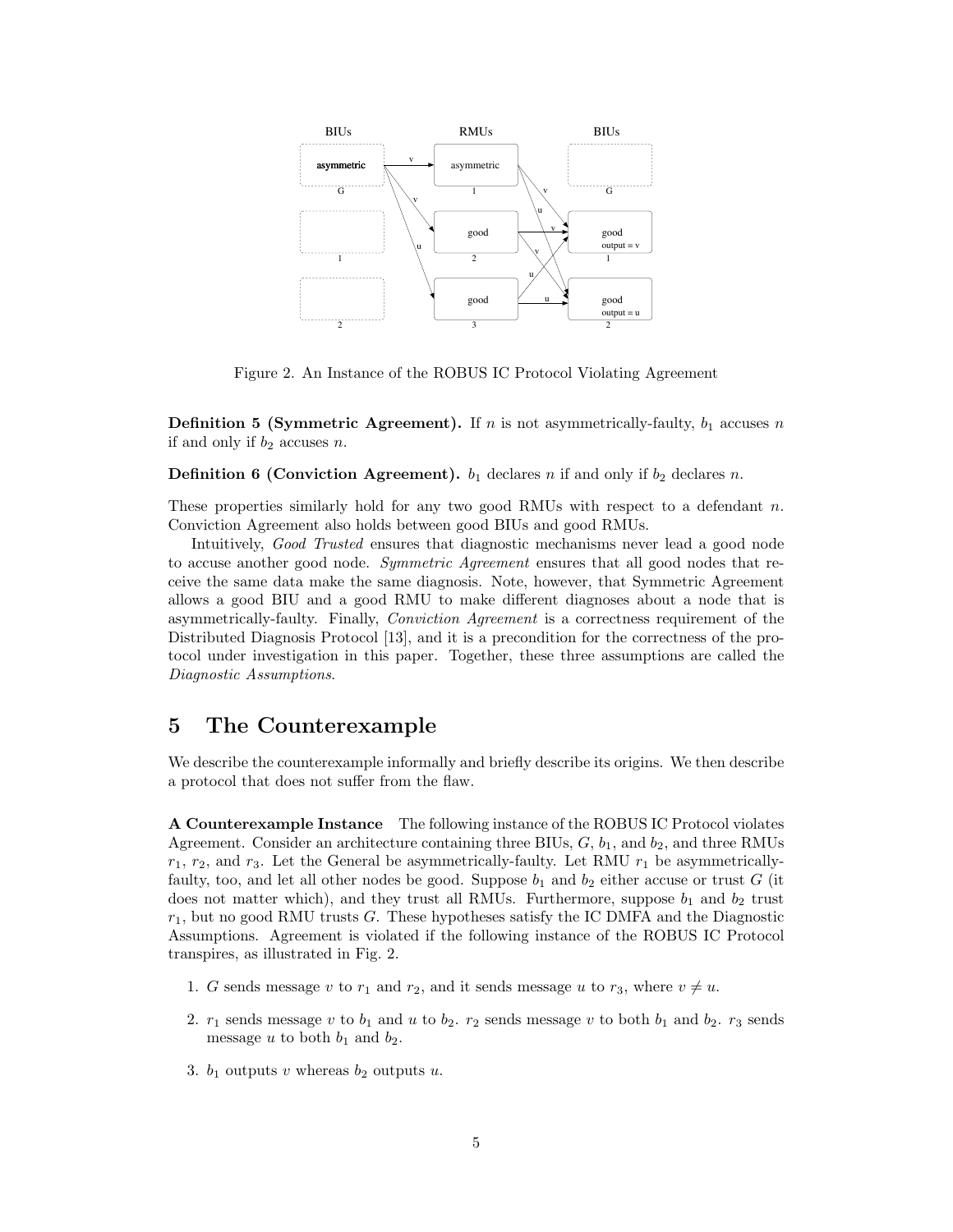Origins of the Flaw The flaw in the ROBUS IC Protocol was introduced when an earlier version of the protocol was amended to allow for the reintegration of transientlyfaulty nodes. A node becomes transiently-faulty when its state is disrupted (due, e.g., to exposure to high-intensity radiation), but the node is not permanently damaged. A node that suffers a transient fault has the potential to reintegrate with the good nodes in the system by restoring consistent state with them.

In the earlier version of the ROBUS IC Protocol, an RMU would only relay a message from the General if it trusted the General. Otherwise, the *source error* message was relayed. To allow for reintegration, the messages from a previously-declared General needed to be relayed by RMUs so that the BIUs can determine whether it is fit for reintegration. However, the flaw in the ROBUS IC Protocol arose when the earlier protocol was changed so that RMUs relayed the message from the General regardless of its diagnostic status, so long as it did not send a benign message.

A New ROBUS IC Protocol In retrospect, a fix to the protocol is simple. Step 2 of the protocol description in Sect. 2.1 is changed so that an RMU  $r$  relays the message source error if it receives a benign message or if r accuses the General. If the General is declared, its message is relayed to allow BIUs to gather diagnostic data about the General. An accused General implies that the General recently suffered a fault (assuming the accuser is good), so there is no need to relay its message for reintegration purposes. The correctness of the protocol, proved in PVS, is described in [17].

# 6 Formally Deriving the Counterexample

In this section, we describe the unfinished proof obligation generated in our attempt to formally prove a conjecture about the ROBUS IC Protocol. We then describe our use of a model checker to derive a counterexample to the conjecture.

### 6.1 Generating the Proof Obligation

In this study, we use the PVS theorem proving system developed by SRI International [3]. We have used PVS to specify and verify other ROBUS protocols [13,17]. The specification language of PVS is a strongly-typed higher-order logic. The proof system is the classical sequent calculus.

Various details about the construction of the underlying theories used to model the algorithm and ROBUS are irrelevant.<sup>1</sup> A discussion of the abstractions used in this verification project can be found in [18], and a description of the theories developed for this verification can be found at [13, 19]. A discussion of how to specify an Oral Messages protocol as a higher-order recursive function can be found in [20]; our more complex model is in the same spirit (additional complexity is introduced by specifying a hybrid fault model and the IC DMFA, which requires modeling local diagnoses). PVS files are available on-line [21]. The following notation is used in the formal statements of the Agreement Conjecture and the unproved sequent.

Variables and Parameters Let B and R be natural numbers. The set of BIUs and RMUs are indexed from  $0$  to  $B - 1$  and  $0$  to  $R - 1$ , respectively. These sets of indicies are denoted below(B) and below(R), respectively. Let b1, b2,  $G \in$  below(B), where G is used to designate the General. F is a higher-order diagnostic function such that  $F'BR$ denotes the collection of the BIUs' diagnoses against the RMUs, F'BB denotes the BIUs'

<sup>&</sup>lt;sup>1</sup>The PVS models were designed to model fault-tolerant protocols other than the ROBUS IC Protocol.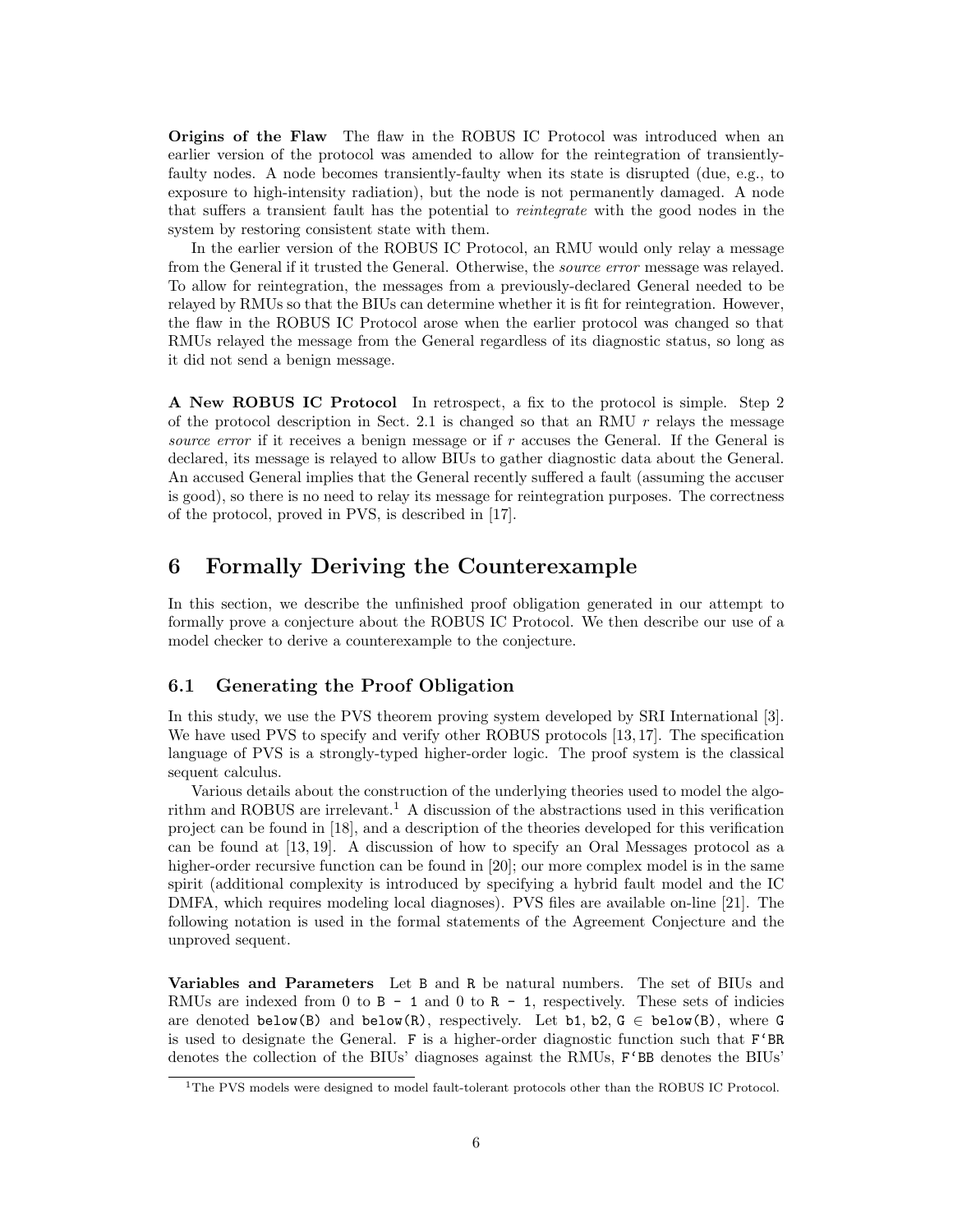```
Agreement: CONJECTURE
    good?(b_status(b1)) AND
    good?(b_status(b2)) AND
    all_correct_accs?(b_status, r_status, F) AND
    IC_DMFA(b_status, r_status, F)
  \Rightarrowrobus_ic(b_status, r_status, F'BB(b1)(G), F'RB(b1))
            (G, msg, b1) =robus_ic(b_status, r_status, F'BB(b2)(G), F'RB(b2))
            (G, msg, b2)
```
Figure 3. The Agreement Conjecture

diagnoses against the BIUs, and similarly for  $F^{R}$ B and  $F^{R}$ R.  $F^{R}$ B(b1)(r) denotes b1's diagnosis of r, and similarly for the other functions.  $F^{R}B(b1)(r)$  yields a value from the set {trusted, accused, declared}. The function b\_status is a function mapping BIUs to some fault class—one of good, benign, symmetric, and asymmetric, and similarly, r\_status maps RMUs to a fault class.

Constants The following functions and relations are used:

- good? is a predicate that takes the fault status of a node and is true if the status is good. benign?, symmetric?, and asymmetric? are similarly defined.
- all\_correct\_accs? is a predicate formally stating the Diagnostic Assumptions defined in Sect. 4.
- declared? is a predicate that takes the diagnosis made by one node against a defendant node and is true if the defendant is declared. Similarly, trusted? is true if the defendant is trusted.
- IC DMFA is a formal statement of the IC DMFA described in Sect. 3.
- robus ic is a higher-order function that functionally models the ROBUS IC Protocol, as described in Sect. 2.1. It takes as arguments the fault statuses of the BIUs and RMUs, the diagnoses a BIU makes of G, as well as the set of its other diagnoses. It returns another function that takes the General's identifier, the message it sends, and a BIU identifier. The function returns the message the BIU outputs after the execution of the ROBUS IC Protocol.

The conjecture to be proved is stated in Fig. 3. Assuming that b1 and b2 are both good, that the Diagnoses Assumptions hold, and that the IC DMFA holds, we attempt to prove that the result of robus ic is the same when applied to b1 and b2.

Every branch of the conjecture in Fig. 3 is discharged except for the branch ending in the single sequent in Fig. 4 (irrelevant formulas have been omitted). PVS labels the formulas in the antecedent with negative integers, while those in the consequent are labeled with positive integers. It is also the convention of PVS to denote skolem constants with a trailing "!n," where n is some integer.

#### 6.2 Model Checking the Sequent

We use the Symbolic Analysis Laboratory (SAL) [4,22], also developed by SRI International, to model check the protocol against the undischarged sequent. SAL is a family of state-ofthe-art model checkers that includes symbolic, bounded, and explicit-state model checkers,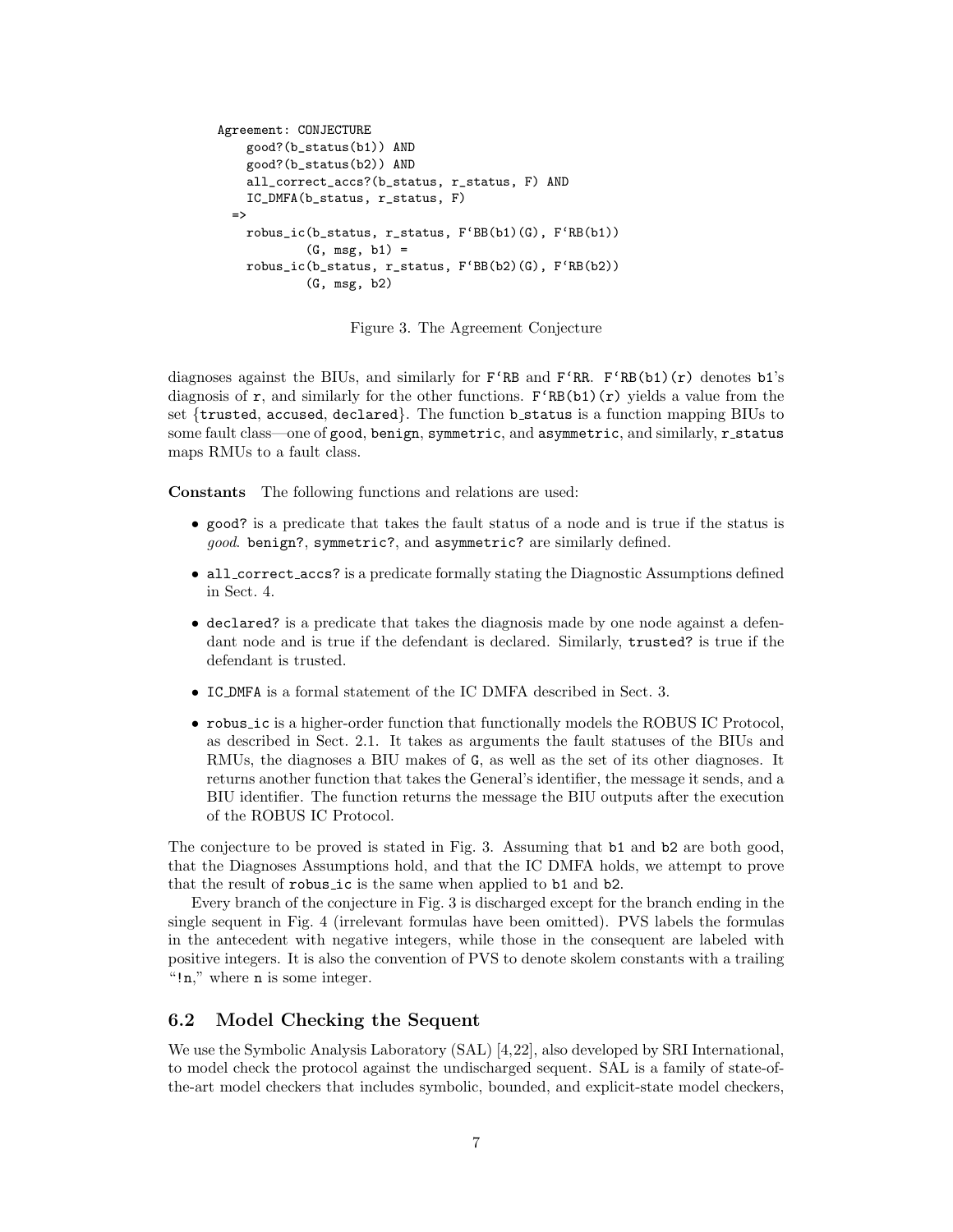```
[-1] good?(r_{\text{status}}!1(r!1))[-2] asymmetric?(b_status!1(G!1))
[-3] IC_DMFA(b_status!1, r_status!1, F!1)
[-4] all_correct_accs?(b_status!1, r_status!1, F!1)
  |-------
[1] trusted?(F!1'BR(r!1)(G!1))
[2] declared?(F!1'BB(b2!1)(G!1))
{3} (FORALL (p_1: below(R)):
         (trusted? (F!1'RB(b1!1)(p_1)) =NOT asymmetric?(r_status!1(p_1))))
       \boldsymbol{\ell}(FORMALL (p_1: below(R)):
          (trusted? (F!1'RB(b2!1)(p_1)) =NOT asymmetric?(r_{status}:1(p_1)))[4] declared?(F!1'BB(b1!1)(G!1))
[5] robus_ic(b_status!1, r_status!1,
               F!1'BB(b1!1)(G!1), F!1'RB(b1!1))
              (G!1, msg!1, b1!1)
       =
       robus_ic(b_status!1, r_status!1,
                F!1'BB(b2!1)(G!1), F!1'RB(b2!1))
               (G!1, msg!1, b2!1)
```
Figure 4. The Unproven PVS Sequent

among other tools. The SAL language includes many high-level constructs such as recursive function definition, synchronous and asynchronous composition operators, and quantifiers. We particularly exploit the quantifier, recursive function, and synchronous composition constructs.

Our SAL model builds on the model of Oral Messages that is explained in detail in Rushby's SAL tutorial [1]. Our model differs as we must represent the local diagnoses data of each node, the Diagnosis Assumptions, and the IC DMFA, which is parametrized by the local diagnoses. Furthermore, we state these constraints explicitly rather than embedding them into the system model. We found this makes our model more perspicuous. The model is available on-line [21].

To formulate the unproven sequent in the model checking logic LTL, we use the fact that a sequent can be read as stating that if the conjunction of the antecedent statements is true, then the disjunction of the consequent statements is true. That is, if  $\mathcal A$  is the set of antecedents and  $\mathcal C$  is the set of consequents, a sequent is equivalent to the conditional

$$
\bigwedge \mathcal{A} \Longrightarrow \bigvee \mathcal{C} \ . \tag{1}
$$

This formulation is used to express the sequent in SAL and appears in Fig. 5. There, SYSTEM denotes the model of the ROBUS IC Protocol developed in the model checker, the symbol |- denotes the purported satisfaction relation between the model and G is the global-state operator of LTL (not to be confused with the denotation of the General).

SAL has an imperative language, so some of the predicates in the PVS sequent have been expressed equationally. Some of the functions of PVS have been converted to arrays in SAL, giving rise to the bracket notation.

Two additional statements in the LTL formulation are artifacts of how the protocol is modeled in the model checker. First, there is a program counter pc that represents which round of the protocol is currently executing. These rounds correspond to the three rounds described in Sect. 2.1. When pc = 4, the last round has completed. The second artifact is the imperative definition of the result of the ROBUS IC Protocol using the array called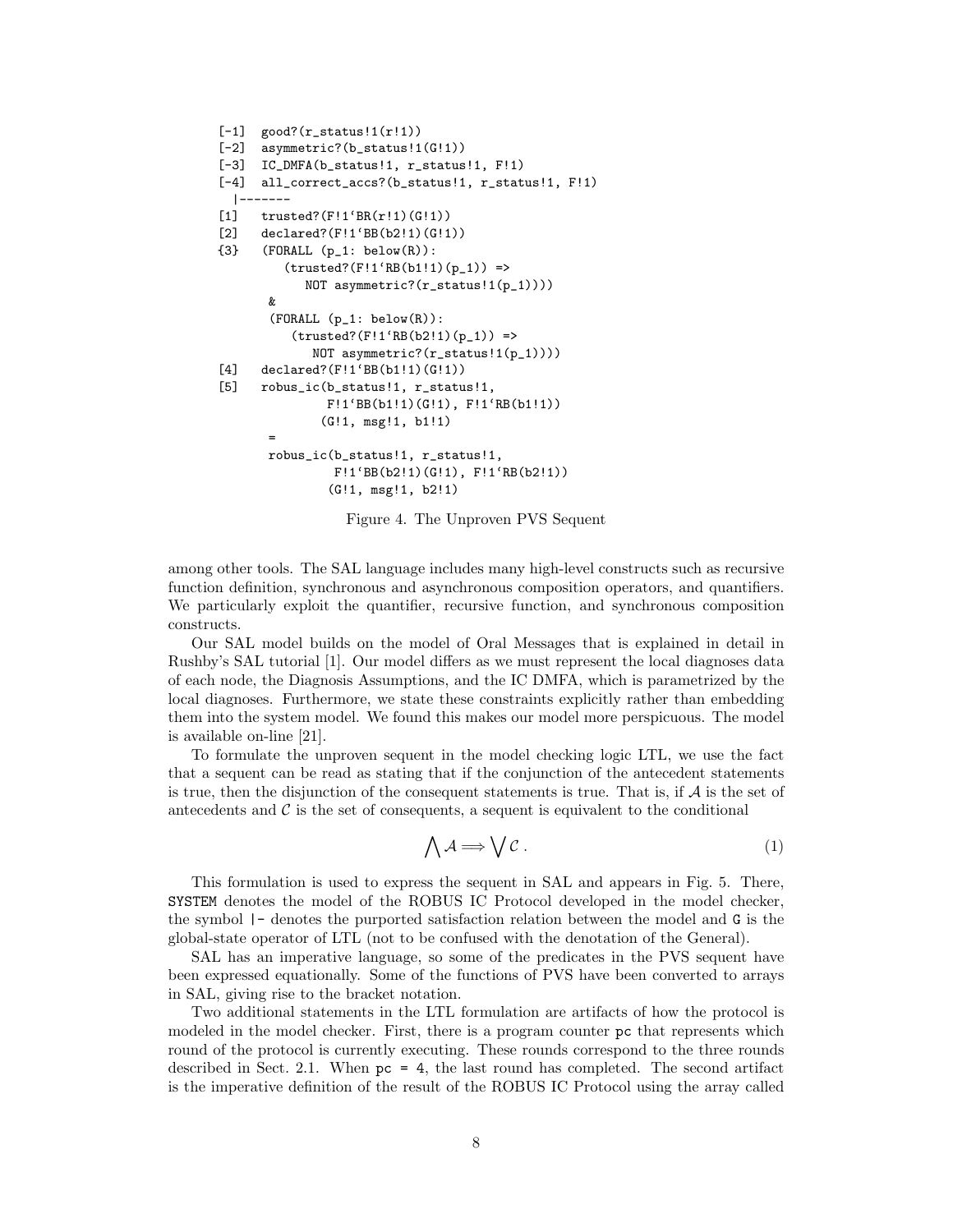```
counterex: THEOREM SYSTEM |-
  G( (pc = 4 AND
       r_{\texttt{1}}status[1] = \text{good} AND
       G_status = asymmetric AND
       IC_DMFA(r_status, F_RB, F_BR, G_status) AND
       all_correct_accs(r_status, F_RB,
                          G_status, F_BR, F_BB))
    =>
      (F_BR[1] = trusted OR
       F_B = [2] = declared OR(FPRALL (r: RMUs): F_RBE[1][r] = trustedr_{\text{1}}status[r] /= asymmetric AND
        FORALL (r: RMUs): F_RB[2][r] = trustedr_{\text{1}}status[r] /= asymmetric) OR
       F_B = [1] = declared ORrobus\_ic[1] = robust\_ic[2]));
```
Figure 5. The SAL Formulation of the Undischarged Sequent

#### robus ic.

Thus, the conjecture in Fig. 5 can be read as stating that in every state reachable from the initial state of SYSTEM, the formulation of the unproven sequent described above is true.

A counterexample to the formula in Fig. 5 is a reachable state in which the formula is false. As mentioned, that formula is derived from the conditional interpretation of a sequent in (1). The negation of (1) is equivalent to

$$
\bigwedge (\mathcal{A} \cup \overline{\mathcal{C}}) ,\tag{2}
$$

where  $\bar{c}$  denotes the negation of each formula in C. A counterexample is therefore a reachable state in which (2) is true. In this state, all the antecedents are true, and every consequent is false, matching the informal description of the counterexample in Sect. 5.

We used SAL's symbolic model checker with no optimizing command-line arguments on a system with one gigabyte of memory and an AMD Athlon 2000+ processor. A counterexample like the one described in Sect. 5 was discovered in about 16 seconds for three RMUs and three BIUs, including the General.

One may wonder whether this counterexample arises from the system having too few RMUs to relay messages. Increasing the number of RMUs quickly overwhelms the symbolic model checker. However, we obtain a similar counterexample using SAL's bounded model checker for seven RMUs in a little over two minutes on the same system.

These concrete counterexamples demonstrate that the unproved sequent cannot be discharged because the protocol itself has an error. Changing the PVS and SAL models to include the fix suggested in Sect. 5 allows the Agreement proof to be completed (see  $[17]$ ), and SAL verifies the formula in Fig. 5 in a sufficiently small model (the fix is included as commented code in the SAL model available on-line [21]).

#### 6.3 Remarks on the Approach

In our case study, we manually modeled the protocol and the requirements, both in PVS and SAL. This was simultaneously advantageous and disadvantageous. Having to model the protocol and requirements in distinct languages provided an additional guard against modeling errors in each language. Such mistakes are easy to make; in particular, we found it was easy to generate a false negative in SAL (i.e., return no counterexample when the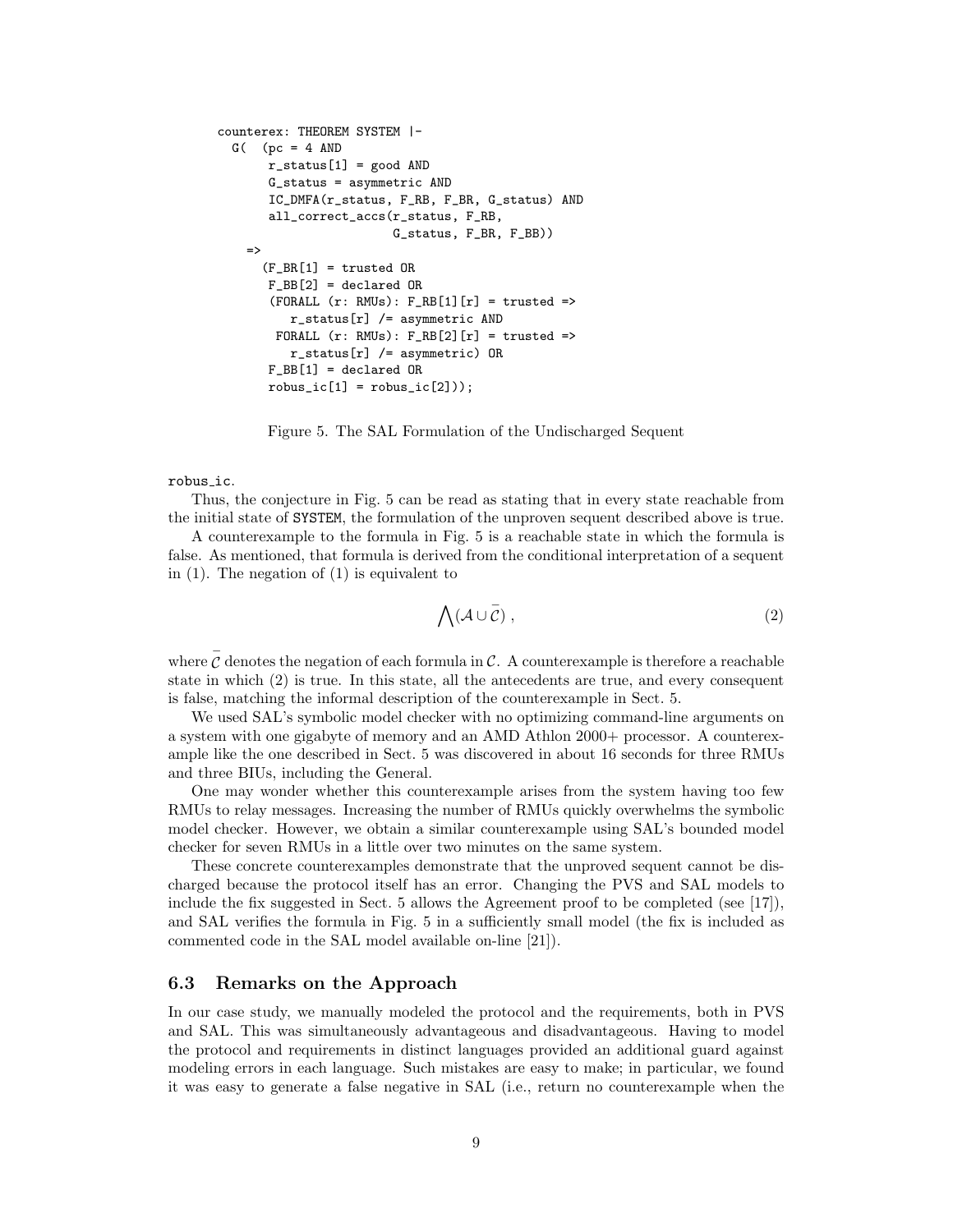actual protocol does not satisfy the actual requirement). For example, we initially omitted the second universal quantifer in the third disjunct of the consequent of the LTL formula in Fig. 5:

```
FORALL (r: RMUs):
 F_RRB[1][r] = trusted => r_status[r] /= asymmetric AND
 F_RB[2][r] = trusted => r_status[r] /= asymmetric
```
No counterexample was discovered. This is because conjunction evidently binds tighter than implication in SAL, changing the meaning of the formula. Had we only employed a model checker to check the protocol against the requirements (and had the counterexample not already be known), it might have been overlooked. This is less of a danger in a theorem prover. Due to their interactive nature, false negatives are harder to produce in a mechanical theorem prover (that is sound). A formal proof in a theorem prover can be reviewed for correctness, but a "model checking proof" cannot.

A disadvantage is the additional work required to model the protocol and requirements in two tools. Additionally, had the unproved proof obligation been the result of an erroneous PVS model, it may not have appeared in the SAL model. Of course, finding no counterexample in SAL would have led us to reexamine the model in PVS. SRI International has stated that future work includes developing interpreters from SAL to PVS [22]. Once implemented, one will have the choice of specifying a system and its requirements in both tools manually or to use the interpreter.

Some limitations of this approach to generate counterexamples to unproven proof obligations are inherent to the limitations of model checking in general. A model checker is useful when the system can be modeled as a state machine, and the requirements to be proved can be modeled in a temporal logic. Mechanical theorem provers are routinely used to specify and verify mathematical objects that do not lend themselves to these restrictions. As well, a counterexample may exist, but be beyond the computational limits of the model checker and the computer on which it is hosted. The power of the SAL model checkers and the expressiveness of its language (particularly, its synchronous operators), made this work feasible.

## 7 Conclusions and Related Work

We have described a case study of our use of mechanical theorem proving and model checking to turn a failed proof into a concrete counterexample revealing a substantial and interesting bug.

Protocols like the one described in this paper are fault-tolerant consensus algorithms and are known as "interactive consistency" or "oral messages" protocols. The protocol presented here is based on a protocol designed by Davies and Wakerly [17, 23]. Lynch's textbook provides a modern introduction to these sort of protocols as well as pointers into the literature [24]. Many of these protocols have been formally verified, both by theorem proving [25–27] and by model checking [1].

Mechanical theorem proving and model checking have been combined in a number of studies [2]. Most of these studies have focused on either using theorem proving in abstracting systems for model checking or using model checking to facilitate theorem proving. In fact, PVS has an embedded model checker that can be used to model check state-machine specifications with requirements stated in the mu-calculus. In [28], Havelund and Shankar develop a methodology to use theorem proving to derive a finite abstraction of a protocol that can be model checked for correctness.

As far as we know, little work has been done to use model checking to understand failed proofs in a mechanical theorem prover. Research applying other techniques to "nontheorems" can be found in [29,30]. Most related to this case study is [31], in which resolution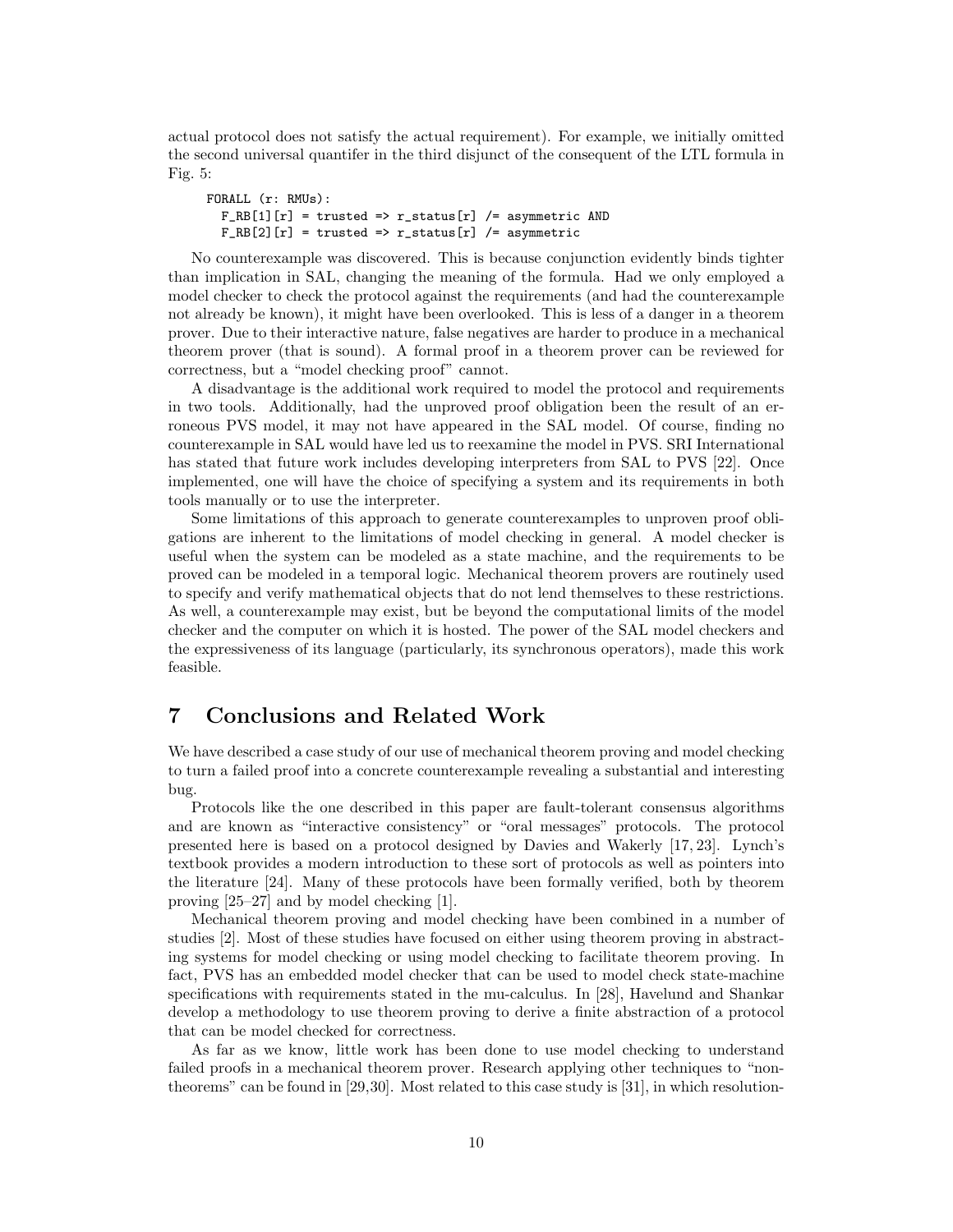based theorem proving and model checking are used to discover counterexamples to proof obligations. Our work differs in that we present a reasonably intricate protocol for an actively-developed system (a small illustrative example is presented in [31]). As well, the focus therein is on automated theorem proving; our focus is on using model checking to facilitate interactive theorem proving.

Practitioners have long desired better tool integration, but have faced a number of obstacles [32]. Our work is made possible by the expressiveness and power of the PVS and SAL tools, but as mentioned in Sect. 6.3, obstacles to complete integration remain.

## References

- 1. Rushby, J.: SAL Tutorial: Analyzing the Fault-Tolerant Algorithm OM(1). CSL Technical Note, SRI International, 2004. Available at http://www.csl.sri.com/users/ rushby/abstracts/om1.
- 2. Rushby, J.: Integrated Formal Verification: Using Model Checking With Automated Abstraction, Invariant Generation, and Theorem Proving. Theoretical and Practical Aspects of SPIN Model Checking: 5th and 6th International SPIN Workshops, D. Dams, R. Gerth, S. Leue, and M. Massink, eds., Springer-Verlag, Trento, Italy, and Toulouse, France, vol. 1680 of Lecture Notes in Computer Science, July/Sept 1999. Available at http://www.csl.sri.com/papers/spin99/.
- 3. Owre, S.; Rusby, J.; Shankar, N.; and von Henke, F.: Formal Verification for Fault-Tolerant Architectures: Prolegomena to the Design of PVS. IEEE Transactions on Software Engineering, vol. 21, no. 2, February 1995, pp. 107–125.
- 4. SRI International: Symbolic Analysis Laboratory SAL. 2004. Available at http://sal. csl.sri.com/.
- 5. NASA Formal Methods Group: SPIDER Homepage. Website, 2004. Available at http: //shemesh.larc.nasa.gov/fm/spider/.
- 6. Miner, P. S.; Malekpour, M.; and Torres, W.: Conceptual Design of a Reliable Optical Bus (ROBUS). 21st AIAA/IEEE Digital Avionics Systems Conference DASC , Irvine, CA, October, 2002.
- 7. Driscoll, K.; Hall, B.; Sivencrona, H.; and Zumsteg, P.: Byzantine Fault Tolerance, from Theory to Reality. Computer Safety, Reliability, and Security, G. Goos, J. Hartmanis, and J. van Leeuwen, eds., Lecture Notes in Computer Science, The 22nd International Conference on Computer Safety, Reliability and Security SAFECOMP, Springer-Verlag Heidelberg, September 2003, pp. 235–248.
- 8. Pease, M.; Shostak, R.; and Lamport, L.: Reaching Agreement in the Presence of Faults. Journal of of the ACM, vol. 27, no. 2, 1980, pp. 228-234.
- 9. Hsueh, M.-C.; Tsai, T. K.; and Iyer, R. K.: Fault Injection Techniques and Tools. IEEE Computer, vol. 30, no. 4, 1997, pp. 75–82. Available at citeseer.ist.psu.edu/ hsueh97fault.html.
- 10. Rushby, J.: Bus Architectures For Safety-Critical Embedded Systems. EMSOFT 2001: Proceedings of the First Workshop on Embedded Software, T. Henzinger and C. Kirsch, eds., Springer-Verlag, Lake Tahoe, CA, vol. 2211 of Lecture Notes in Computer Science, Oct. 2001, pp. 306–323.
- 11. Koptez, H.: Real-Time Systems. Kluwer Academic Publishers, 1997.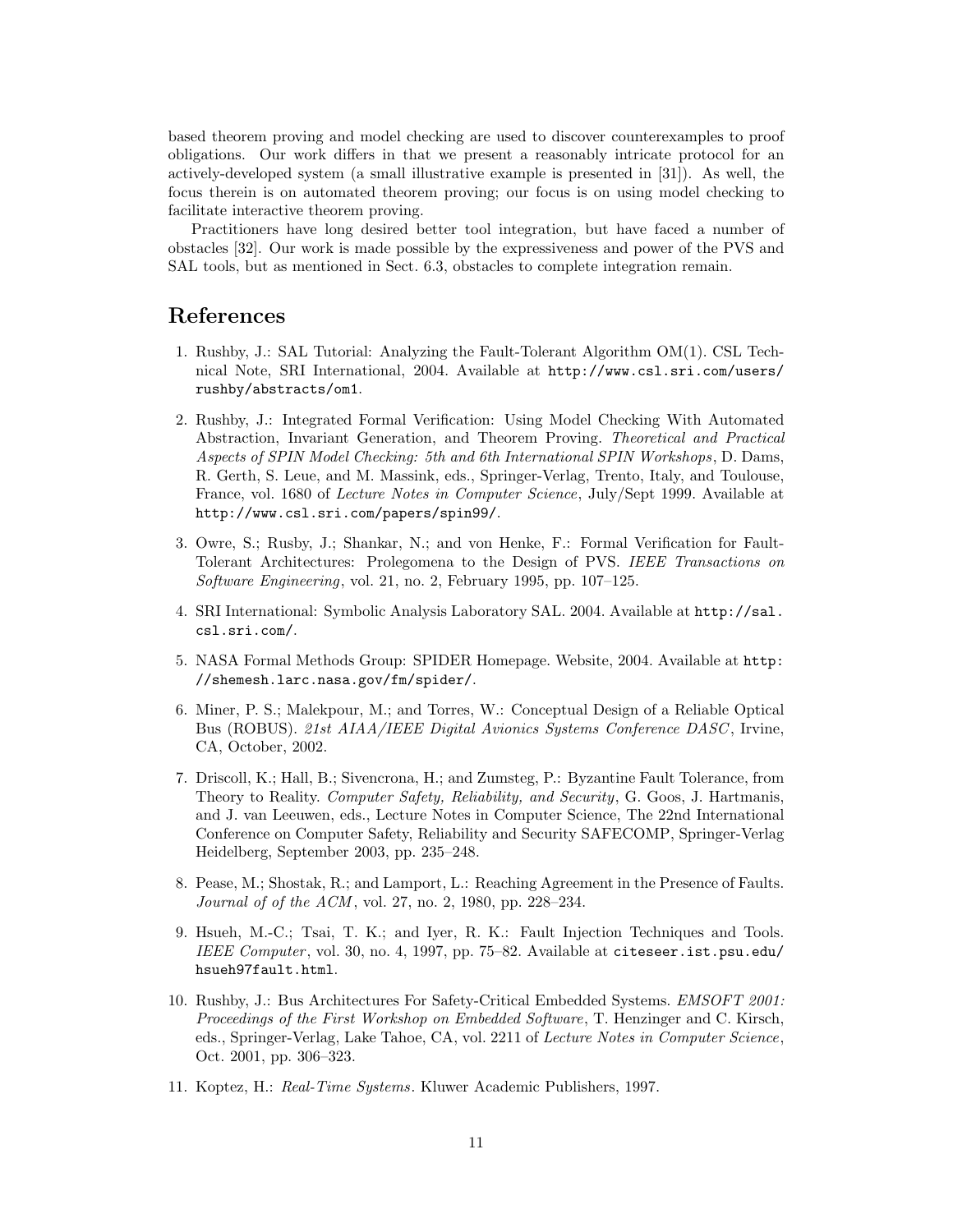- 12. Littlewood, B.; and Strigini, L.: Validation of ultrahigh dependability for software-based systems. Communications of the ACM, November 1993, pp. 69–80.
- 13. Geser, A.; and Miner, P.: A Formal Correctness Proof of the SPIDER Diagnosis Protocol. NASA/CP-2002-211736, NASA Langley Research Center, Hampton, Virginia, August 2002. Technical Report contains the Track B proceedings from Theorem Proving in Higher Order Logics (TPHOLSs).
- 14. Thambidurai, P.; and Park, Y.-K.: Interactive Consistency With Multiple Failure Modes. 7th Reliable Distributed Systems Symposium, October 1988, pp. 93–100.
- 15. Lamport; Shostak; and Pease: The Byzantine Generals Problem. ACM Transactions on Programming Languages and Systems, vol. 4, July 1982, pp. 382–401. Available at http://citeseer.nj.nec.com/lamport82byzantine.html.
- 16. Butler, R. W.: The SURE Approach to Reliability Analysis. IEEE Transactions on Reliability, vol. 41, no. 2, June 1992, pp. 210–218.
- 17. Miner, P.; Geser, A.; Pike, L.; and Maddalon, J.: A Unified Fault-Tolerance Protocol. Formal Techniques, Modeling and Analysis of Timed and Fault-Tolerant Systems (FORMATS-FTRTFT), Y. Lakhnech and S. Yovine, eds., Springer, vol. 3253 of Lecture Notes in Computer Science, 2004, pp. 167–182.
- 18. Pike, L.; Maddalon, J.; Miner, P.; and Geser, A.: Abstractions for Fault-Tolerant Distributed System Verification. Theorem Proving in Higher Order Logics (TPHOLs), K. Slind, A. Bunker, and G. Gopalakrishnan, eds., Springer, vol. 3223 of Lecture Notes in Computer Science, 2004, pp. 257–270.
- 19. Miner, P.; and Geser, A.: A New On-Line Diagnosis Protocol for the SPIDER Family of Byzantine Fault Tolerant Architectures., April 2003. Available at http://shemesh. larc.nasa.gov/fm/spider/spider\_pubs.html.
- 20. Rushby, J.: Systematic Formal Verification for Fault-Tolerant Time-Triggered Algorithms. IEEE Transactions on Software Engineering, vol. 25, no. 5, September 1999, pp. 651–660. Available at http://www.csl.sri.com/papers/tse99/.
- 21. NASA Formal Methods Group: PVS Proof Files. Website, 2004. Available at http: //shemesh.larc.nasa.gov/fm/spider/counterex/.
- 22. SRI Computer Science Laboratory: Formal Methods Roadmap: PVS, ICS, and SAL. SRI-CSL-03-05, SRI International, Menlo Park, CA 94025, November 2003.
- 23. Davies, D.; and Wakerly, J. F.: Synchronization and Matching in Redundant Systems. IEEE Transactions on Computers, vol. 27, no. 6, June 1978, pp. 531–539.
- 24. Lynch, N. A.: Distributed Algorithms. Morgan Kaufmann, 1996.
- 25. Young, W. D.: Comparing Verification Systems: Interactive Consistency in ACL2. IEEE Transactions on Software Engineering, vol. 23, no. 4, April 1997, pp. 214–223.
- 26. Bevier, W.; and Young, W.: The proof of correctness of a fault-tolerant circuit design. Second IFIP Conference on Dependable Computing For Critical Applications, 1991. Available at citeseer.ist.psu.edu/bevier91proof.html.
- 27. Lincoln, P.; and Rushby, J.: Formal Verification of an Interactive Consistency Algorithm for the Draper FTP Architecture Under a Hybrid Fault Model. Compass '94 (Proceedings of the Ninth Annual Conference on Computer Assurance), IEEE Washington Section, Gaithersburg, MD, June 1994, pp. 107–120. Available at http: //www.csl.sri.com/papers/compass94/.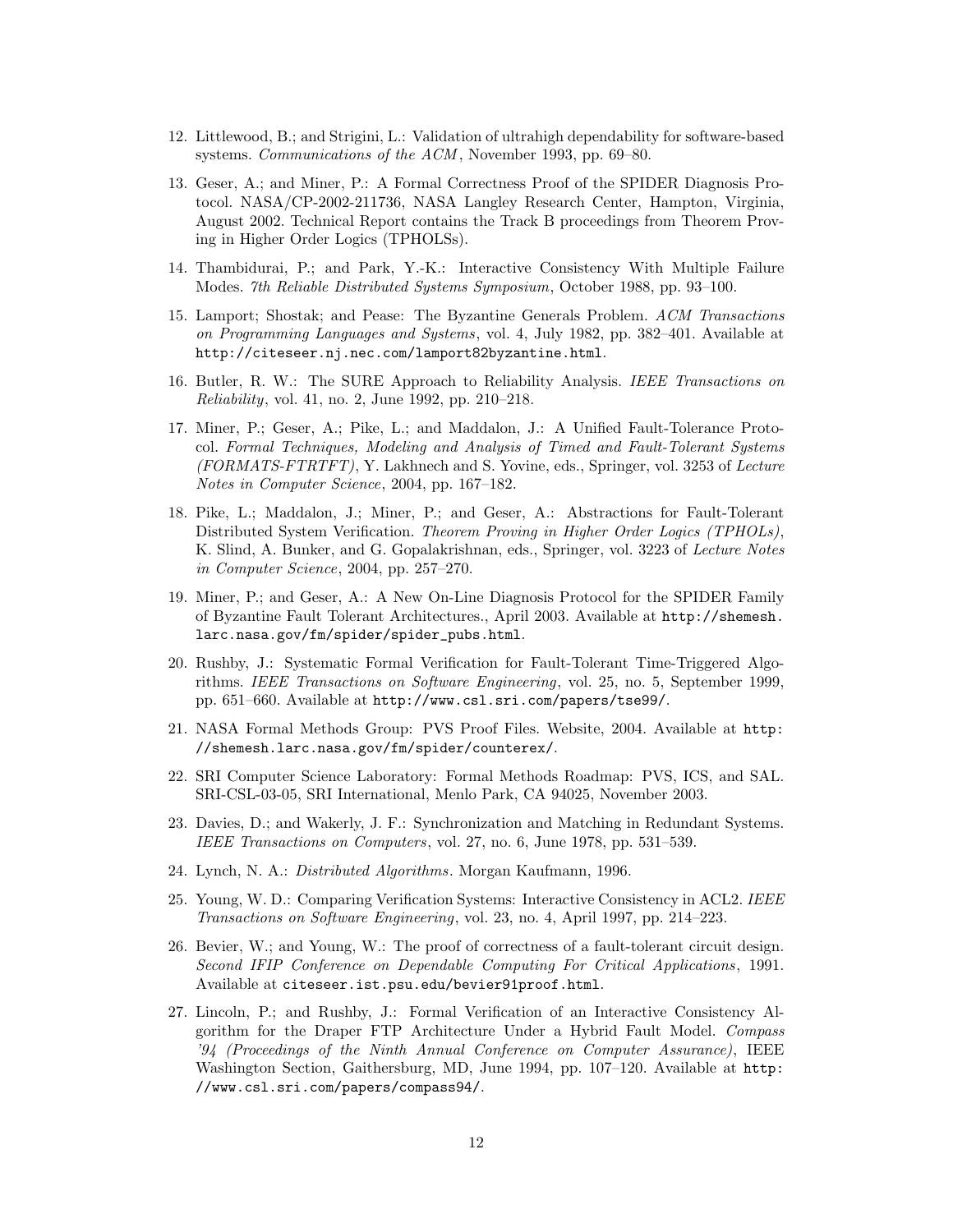- 28. Havelund, K.; and Shankar, N.: Experiements in Theorem Proving and Model Checking for Protocol Verification. Proceedings of Formal Methods Europe FME'96 , Lecture Notes in Computer Science, Springer, 1996.
- 29. Steel, G.; Bundy, A.; and Denney, E.: Finding Counterexamples to Inductive Conjectures and Discovering Security Protocol Attacks. Foundations of Computer Security, I. Cervesato, ed., DIKU Technical Report, Copenhagen, Denmark, 25–26 July 2002, pp. 49–58. Available at homepages.inf.ed.ac.uk/s9808756/papers/.
- 30. Ahrendt, W.; Baumgartner, P.; and de Nivelle, H., eds.: Workshop on Disproving: Non-Theorems, Non-Validity, Non-Provability. Second International Joint Conference on Automated Reasoning, July 2004. Available at http://www.cs.chalmers.se/~ahrendt/ ijcar-ws-disproving/.
- 31. Bicarregui, J. C.; and Matthews, B. M.: Proof and Refutation in Formal Software Development. 3rd Irish Workshop on Formal Methods (IWFM'99), July 1999.
- 32. Johnson, S. D.: View from the Fringe of the Fringe. 11th Advanced Research Working Conference on Correct Hardware Design and Verification Methods, T. Margaria and T. Melham, eds., Springer-Verlag, vol. 2144 of Lecture Notes in Computer Science, 2001, pp. 1–12.